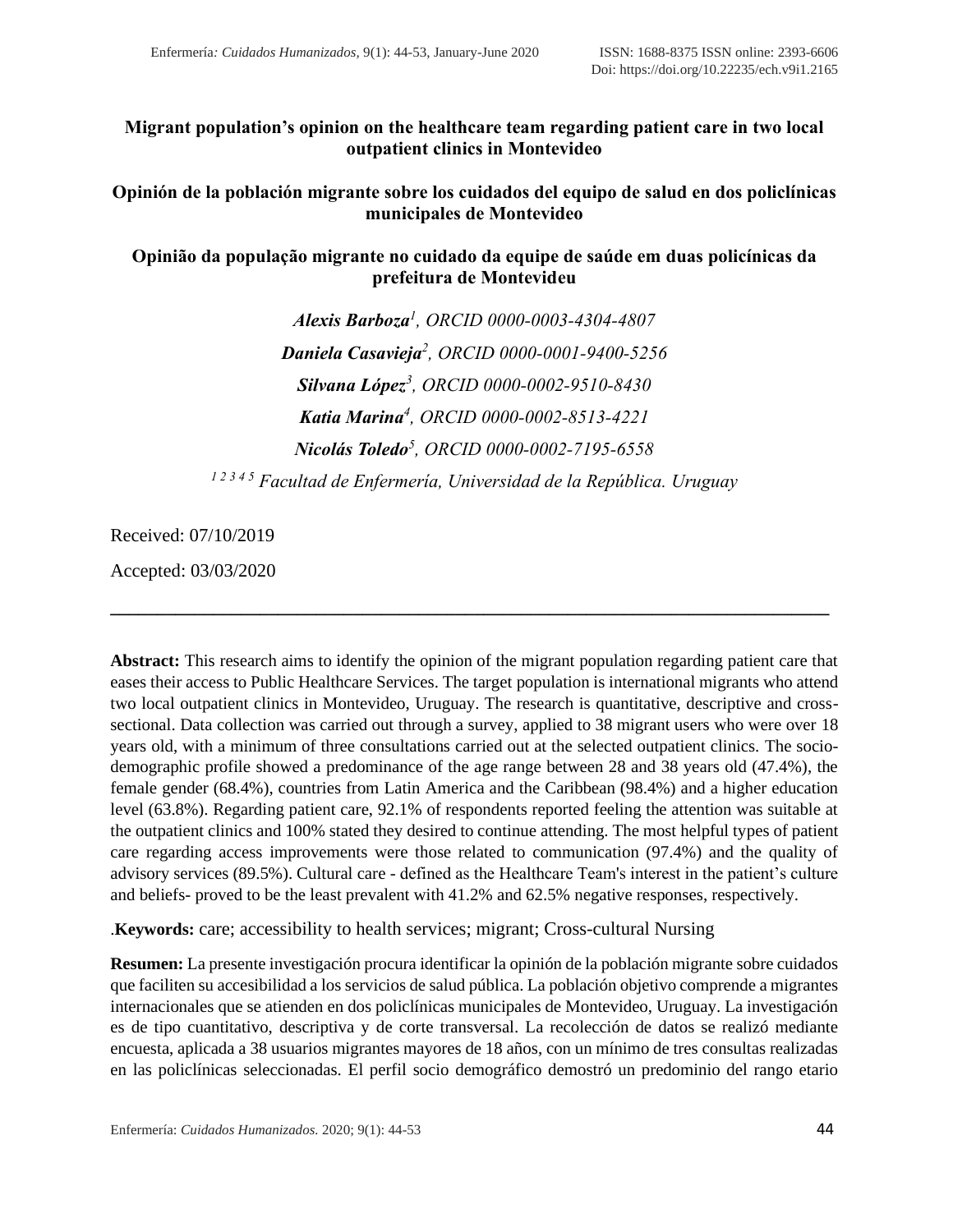comprendido entre 28 y 38 años (47,4%), de género femenino (68,4%), procedente de países de América Latina y del Caribe (98,4%) y con un nivel de instrucción universitario (63,8%). En cuanto a cuidados, el 92,1% de los encuestados refirió sentir buena recepción en las policlínicas y el 100% manifestó desear seguir con su atención. Los cuidados valorados como más facilitadores en la accesibilidad fueron los relacionados con la comunicación (97,4%) y la calidad del asesoramiento (89,5%). El cuidado cultural definido por el interés del Equipo de Salud por la cultura y creencias- resultó ser el menos preponderante, con el 41,2% y 62,5% de respuestas negativas respectivamente.

**Palabras claves:** cuidados; accesibilidad a los servicios de salud; migrante; Enfermería Transcultural

**Resumo:** Esta pesquisa procura identificar a opinião da população migrante sobre os cuidados que facilitam sua acessibilidade aos serviços públicos de saúde. A população-alvo inclui migrantes internacionais afiliados e atendidos em duas policlínicas da prefeitura de Montevidéu, Uruguai. A pesquisa é quantitativa, descritiva e transversal. A coleta de dados foi realizada por meio de uma pesquisa, aplicada à 38 usuários migrantes acima de 18 anos, com um mínimo de três consultas realizadas nas policlínicas selecionadas. O perfil sociodemográfico mostrou predominância da faixa etária entre 28 e 38 anos (47,4%), do sexo feminino (68,4%), dos países da América Latina e do Caribe (98,4%) e com nível de ensino universitário (63,8%). Em relação aos cuidados, 92,1% dos entrevistados relataram sentir-se bem recebidos nas policlínicas e 100% afirmaram querer continuar com a atenção. Os cuidados avaliados como os mais facilitadores em acessibilidade foram os relacionados à comunicação (97,4%) e à qualidade do aconselhamento (89,5%). O cuidado cultural – definido pelo interesse da equipe de saúde em cultura e crenças - mostrou-se o menos prevalente, com 41,2% e 62,5% de respostas negativas, respectivamente.

**Palavras-chave:** assistência; acessibilidade aos serviços de saúde; migrante; Enfermagem **Intercultural** 

\_\_\_\_\_\_\_\_\_\_\_\_\_\_\_\_\_\_\_\_\_\_\_\_\_\_\_\_\_\_\_\_\_\_\_\_\_\_\_\_\_\_\_\_\_\_\_\_\_\_\_\_\_\_\_\_\_\_\_\_\_\_\_\_\_\_\_\_\_\_\_\_\_\_\_\_\_

Correspondence: Katia Marina, e-mail: katiamarina.com@gmail.com

## **Introduction**

More than three million people have moved within and out of Latin America and the Caribbean in the past two decades. There has been an increase and a diversification of the migration flow to Uruguay since 2009, a tendency that was confirmed in 2014 and continues up until today (1). The Ministry of Foreign Affairs' statistics indicate that in 2014, 730 people from countries that are part of the Mercosur or associate members had begun the application to become a resident. In 2018, this number rose to 10861 people. (2) Data from the National Migration Office (DNM, by its Spanish acronym) shows that in 2017, 3667 people born in countries that are not part of the Mercosur or associated members had begun the application to become a resident (3), while in 2019, it was 5788 individuals. (4) The United Nations High Commissioner for Refugees (UNHCR) announced that 6425 people had requested asylum in 2018 and 391 were seeking refuge, taking the number of people under international protection up to 6816. (5)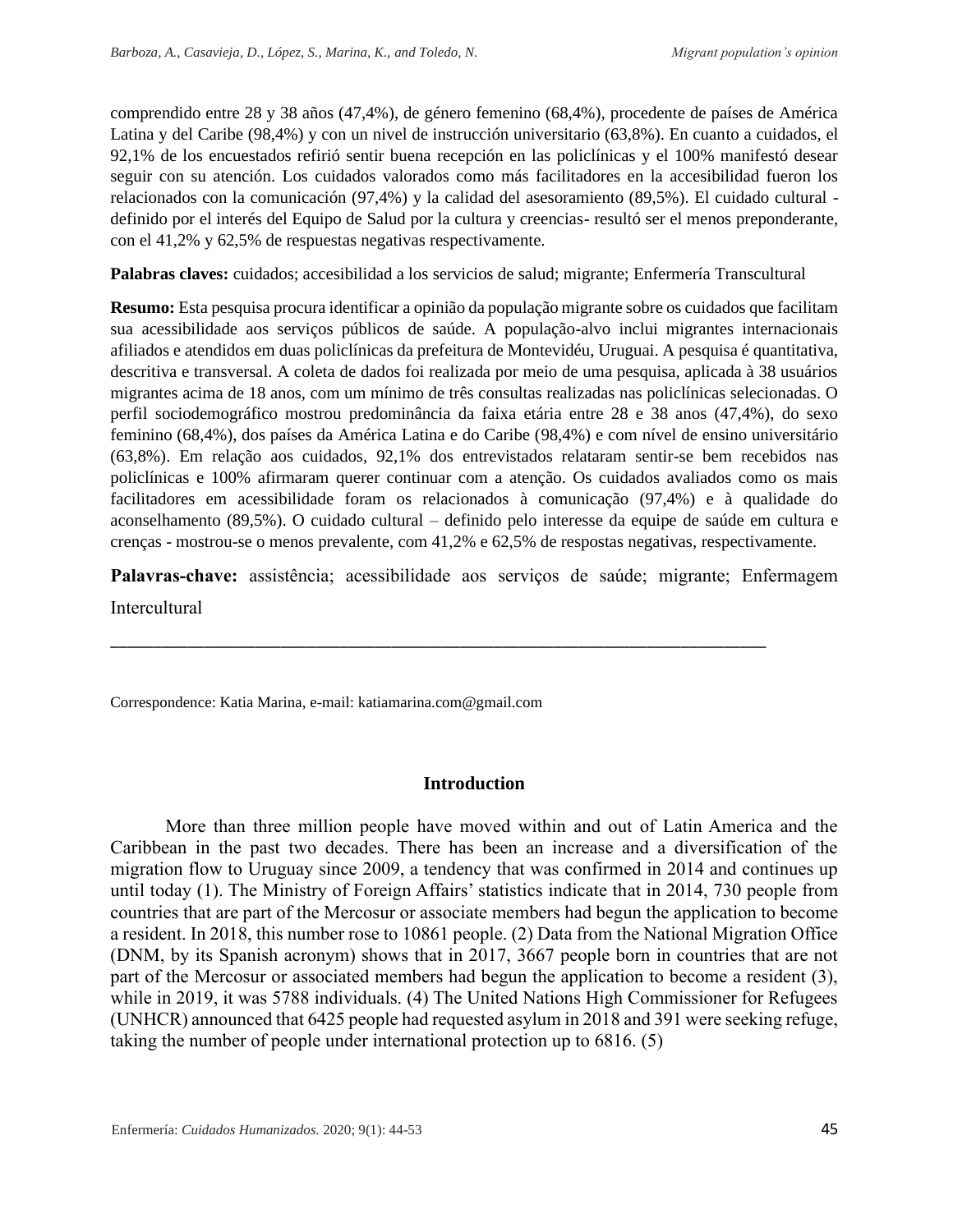Among the applicants, the predominant countries are the ones denominated "new Latin American origins", which include countries from Latin America and the Caribbean (1). Venezuela leads out of the countries that are part of the Mercosur or associate members with 5448 people who have obtained residency in 2018, followed by Brazil (1880) and Argentina (1484). (2) For countries which are not part of the Mercosur, Cuba is to be highlighted: 968 Cubans begun the application to become a resident in 2017 (3), while in 2019, it was 4128 people. (4) No official data from the UNHCR regarding refuge was found to evidence discrimination based on nationality. The Uruguayan Migration Act states that "migrant people and their families shall possess health, work, social security, housing and education rights on equal terms as the country's nationals" (6). Upon arrival, migrants do not always have the documents necessary to begin the application to become a resident and are met, moreover, with waiting times longer than six months to standardize their situation.

To join a public healthcare system, the applicant must present certain documents and such is exclusionary to access all the services provided by the Primary Care Level (PNA, by its Spanish acronym) (7). As a consequence, people who are unable to join can only access Emergency services or particular consultations with the PNA, making it harder to prevent and treat chronic diseases and other illnesses that should not be treated by Emergency services. Moreover, once the documents that allow patients to attend PNA services have been obtained, another difficulty arises: accessing those services when cultural, linguistics, socioeconomical and management barriers exist.

The two outpatient clinics in Montevideo selected for this investigation belong to the public PNA and have a high international migrant turnout (1) thanks to their location in the city center, where this population usually resides.

In order for people from different cultures and backgrounds to achieve a fast integration to the healthcare system and the PNA network, it is necessary to adapt how the healthcare team interacts with the patients taking into account the public healthcare they need to receive. Therefore, the quality of the dialogue between users and professionals is of the upmost importance. This dialogue allows an easier access to the necessary services, improves the users' quality of life and helps reduce the number of visits to Emergency services. In this process of mutual understanding, it is essential to be aware of the needs of the target population and their opinion on what types of patient care are the most important.

#### **Methodology**

This research is quantitative, descriptive and cross-sectional. The research sample is comprised of 38 people who attended the two local outpatient clinics in Montevideo between May  $21<sup>st</sup>$  and June 15<sup>th</sup>, 2018, according to a type of convenience sampling. The inclusion criteria were foreign nationality, a minimum of three previous consultations at the two outpatient clinics and being over 18 years old. The exclusion criteria were intellectual disabilities that prevented communication or understanding the research and lack of fluency in the Spanish language.

In order to determine the socio-demographic profile of the sample, seven simple variables were studied: age, gender, nationality, predominant language, education level and residence time. In order to define the respondents' opinion regarding the patient care received, four simple variables (experiences, communication, trust and patient care) and three complex variables (assessment, habits and cultural care) were studied.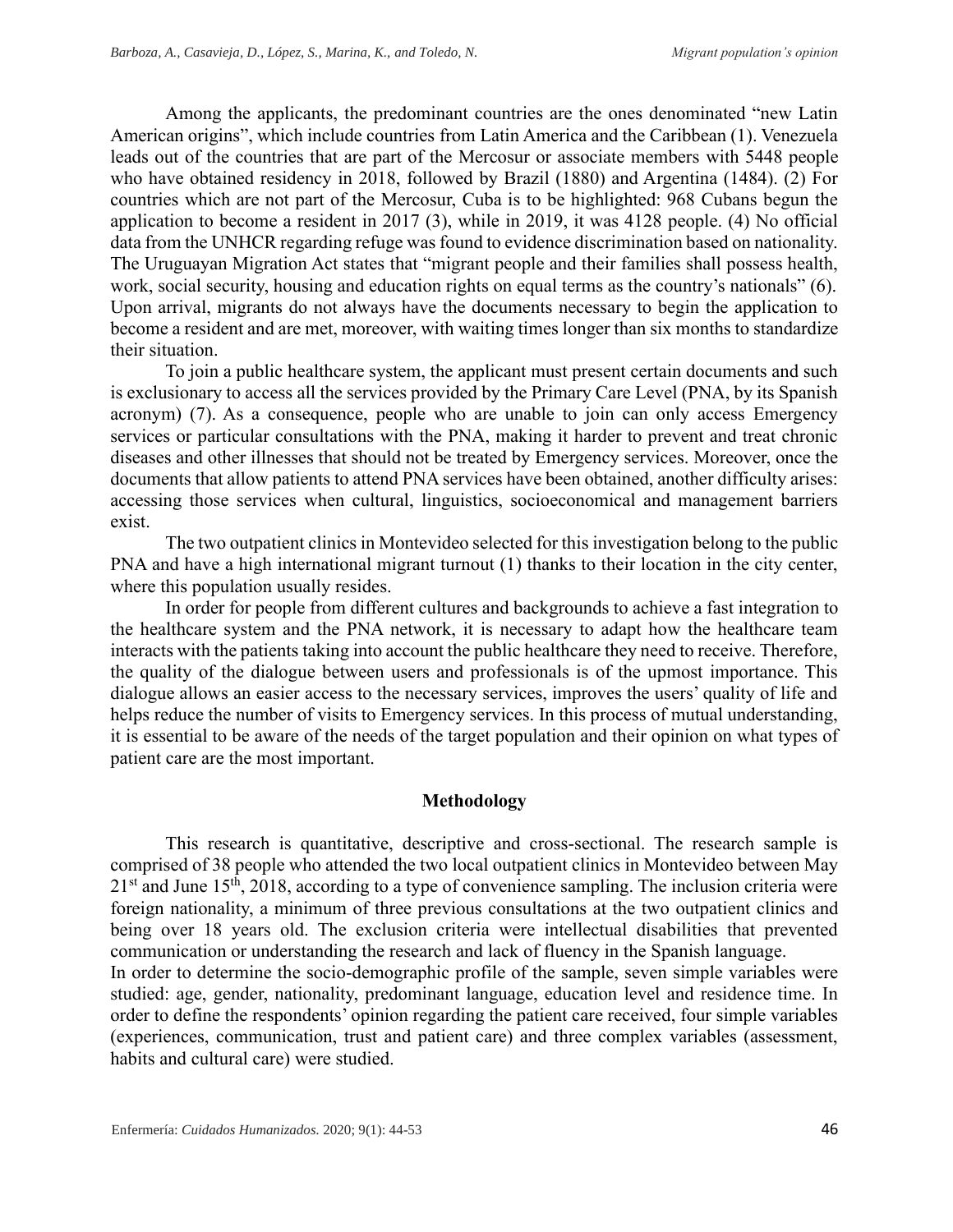The research data was collected through a survey and the instrument was comprised of 18 questions. The simple variables were explored through single questions. This was the case for predominant language ("What is the language you speak and understand best?") or experiences ("Do you feel welcomed by the members of the healthcare team when you arrive at the outpatient clinic?"), for example. Regarding complex variables, two dimensions were defined and inquired into through different questions. To evaluate 'assessment', it was necessary to rate the usefulness of the information given ("Was the information given by the professionals during the consultation useful?") and the time spent by the professional ("Do you consider the time spent on the consultation was sufficient?").

The questions were filled out by the respondents after verifying they met the inclusion criteria and signing the consent form. Before data collection, a pilot test was carried out at a third outpatient clinic and the instrument was modified based on the result.

#### **Ethical considerations**

Before data collection, the authorization request was sent to the corresponding authorities and the coordinators of the outpatient clinics were notified of the objectives and the research plans. During data collection, a written version of the survey and the consent form were given to the respondents in accordance with the Researches Involving Human Subjects Decree and Personal Data Protection Act.

#### **Results**

The main age range was between 29 and 38 years old (47.4%), followed by the range between 18 and 28 years old and 38 and 48 years old with 21.1%. 10.5% of the survey respondents were 48 years old or older. 68.4% self-identified as female and 31.8% as male. The main nationalities were from countries in Latin America and the Caribbean, which reached 94.8%. The dominant country was Venezuela with 36.9%, followed by the Dominican Republic (18.2%), Brazil and Cuba (10.5%), Peru (7.9%) and Bolivia, Ecuador, Honduras and Puerto Rico (2.6%). Origins not from the Americas included Nigeria and Spain.

88.8% of the survey respondents were Spanish native speakers. 10.5% were Portuguese native speakers and 2.6%, English native speakers, whose Spanish level was enough to understand and complete the survey. Most of the respondents (63.2%) were in higher education. 28.9% stated having finished high school, 5.3%, elementary school and 2,6% had a tertiary education outside of university. Regarding residence time, the majority of the respondents (52.8%) has been living in the country for over three years, 19.4% for one to two years and 16% for less than a year.

The vast majority of the respondents (92.1%) stated they had had a positive experience at the outpatient clinics, valued through the quality of the attention given by the healthcare team. 7.9% nuanced this statement (sometimes).

The variable 'trust' was studied through the opportunity the respondents had to express their emotions, opinions and feelings during their interactions with the team. 81.6% of the respondents stated they were able to do this at all times, 13.2% said they could do it only at times and 5.2% said they were never able to do it.

97.4% of the respondents confirmed there was a systematic willingness to achieve a good communication regarding diagnoses and care plans, while 2.6% perceived it to be more sporadic.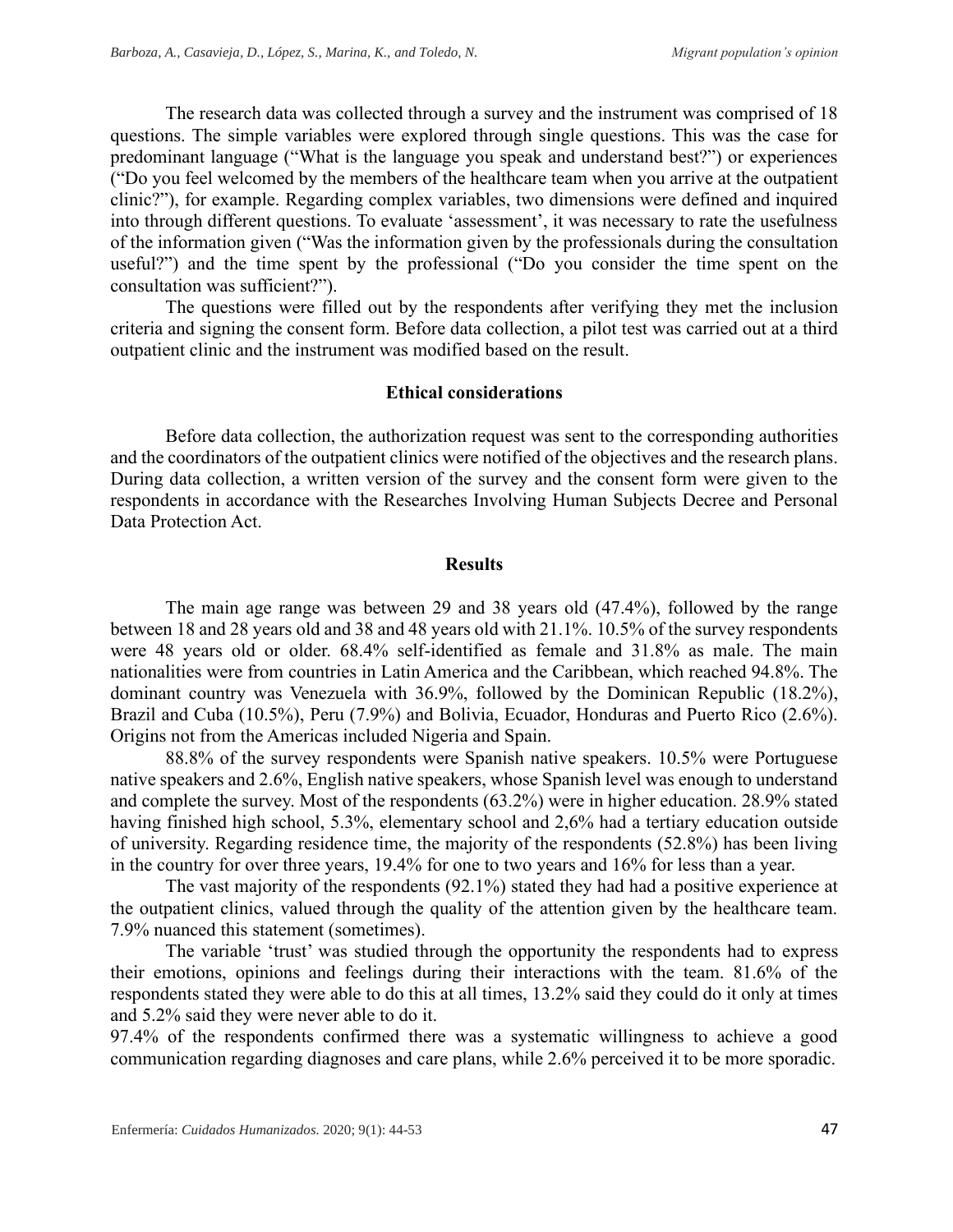The healthcare team's assessment was analyzed as a complex variable, taking into account the time dedicated to the consultation and how useful the information given was. 81.6% of the respondents considered the time spent on their consultations was always sufficient, 13.2% considered it was sometimes sufficient and 5.2%, not sufficient. The information given was considered useful by 89.5% of the respondents. 7.9% stated it was sometimes useful, while 6.2% did not consider the information given useful. After combining the two dimensions, the assessment given by the healthcare team was considered as always adequate by 73.6% of the respondents (Table 1).

| <b>Assessment</b>   | Usefulness of the information received |                  |                |            |             |  |  |
|---------------------|----------------------------------------|------------------|----------------|------------|-------------|--|--|
| Adequate visit time |                                        | Yes              | N <sub>o</sub> | Sometimes  | Total       |  |  |
|                     | Yes                                    | 28<br>$(73.6\%)$ | $0(0\%)$       | $3(7.8\%)$ | 31 (81.5%)  |  |  |
|                     | No                                     | $1(2.6\%)$       | $1(2.6\%)$     | $0(0\%)$   | $2(5.2\%)$  |  |  |
|                     | Sometimes                              | $5(13.1\%)$      | $0(0\%)$       | $0(0\%)$   | $5(13.1\%)$ |  |  |
|                     | Total                                  | 34<br>$(89.4\%)$ | $1(2.6\%)$     | $3(7.8\%)$ | 38 (100%)   |  |  |

Table 1 - Assessment

Source: Survey to international migrants/ Own compilation (2018)

The variable 'habits' was treated as a complex variable with values in two dimensions: the healthcare team's interest in knowing the respondent's relevant life habits during the Health-Disease Process (PSE, by its Spanish acronym) and their willingness to elaborate consequent care plans. 57.9% of the respondents stated that the healthcare team systematically inquired into their life habits, 15.8% stated they only did it at times and 26.3% stated the team did not ask about it. 55.7% of the professionals attempted to modify the care plan to accommodate those habits at all times, 39.5% never attempted to do it and 5.3% attempted to do it at times. After combining the two dimensions of the variable 'habits', 44.7% of the respondents believed it was systematically considered.

97.4% of the respondents stated the healthcare team was willing to achieve a good communication regarding diagnoses and care plans, as well as to justify them using clear and comprehensive language (Table 2).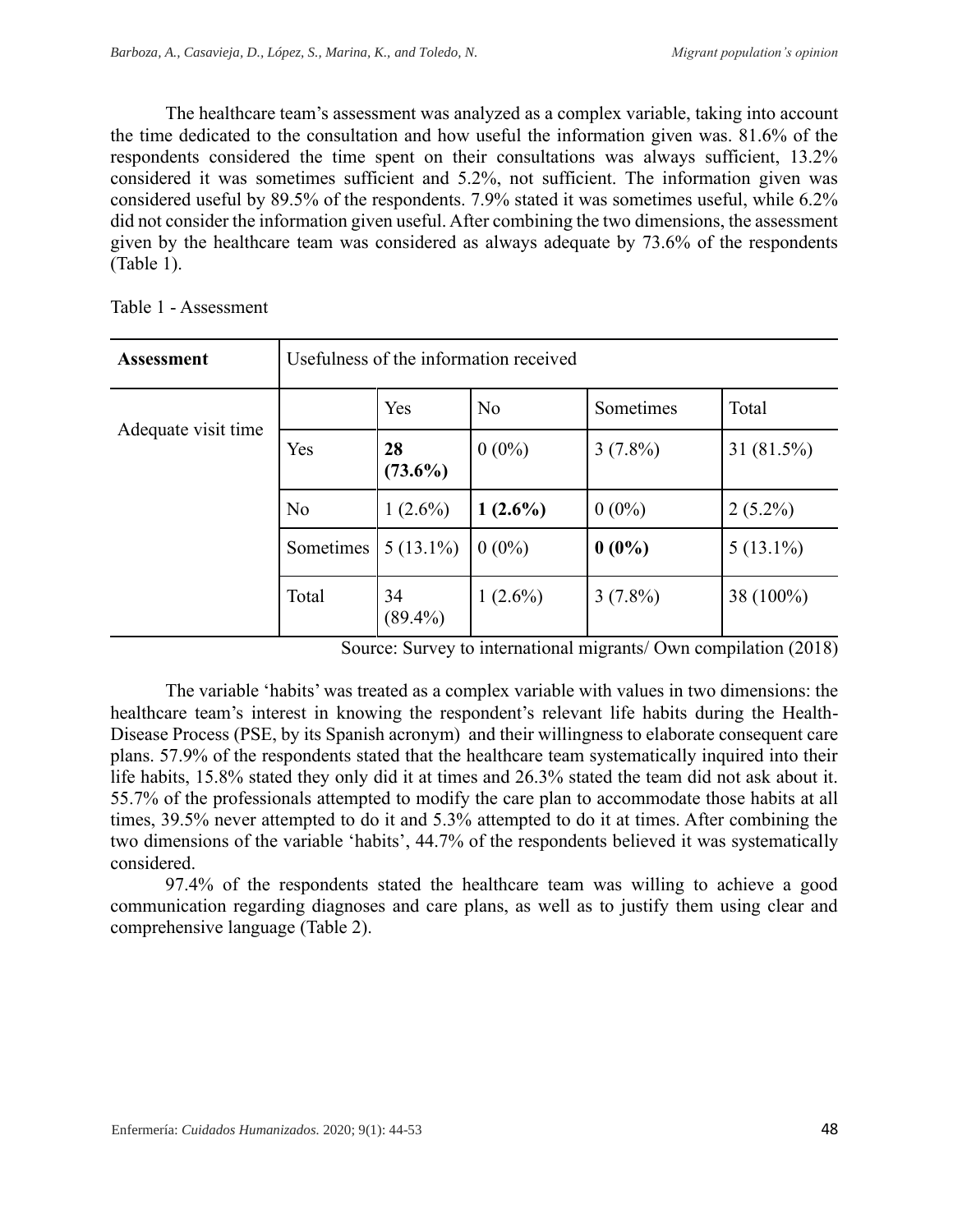| <b>Habits</b>                                                             | Interest in knowing the habits |             |                |             |              |  |  |
|---------------------------------------------------------------------------|--------------------------------|-------------|----------------|-------------|--------------|--|--|
| Considered<br>the habits for<br>the treatment<br>or patient care<br>plan. |                                | Yes         | N <sub>o</sub> | Sometimes   | Total        |  |  |
|                                                                           | Yes                            | 17(44.7%)   | $4(10.5\%)$    | $0(0\%)$    | $21(55.2\%)$ |  |  |
|                                                                           | No                             | $5(13.1\%)$ | 6(17.7%)       | $4(10.5\%)$ | $15(39.4\%)$ |  |  |
|                                                                           | Sometimes                      | $0(0\%)$    | $0(0\%)$       | $2(5.2\%)$  | $2(5.2\%)$   |  |  |
|                                                                           | Total                          | 22 (57.8%)  | $10(26.3\%)$   | 6(17.7%)    | 38 (100%)    |  |  |

#### Table 2 - Habits

Source: Survey to international migrants/ Own compilation (2018)

Cultural care was considered as a complex variable, taking into account the team's interest in understanding cultural, religious or spiritual aspects that were relevant during the PSE. The majority of the respondents (65.8%) stated that the healthcare team did not inquire into those aspects, while 31.6% of the team did. The obtained results show a bigger interest in culture than religion, given that the team inquired into it systematically  $(42.1\%)$  or occasionally  $(15.8\%).$ Overall, the healthcare team showed systematic interest in both dimensions of the variable 'cultural care' according to 23.6% of the respondents (Table 3).

# Table 3 – Cultural care

| <b>Cultural care</b>                                                                           | Interest in knowing the religion or beliefs and their influence in the habits<br>related to health. |              |                |            |              |  |  |
|------------------------------------------------------------------------------------------------|-----------------------------------------------------------------------------------------------------|--------------|----------------|------------|--------------|--|--|
| Interest in<br>knowing the<br>cultural aspects<br>that affect the<br>way to perceive<br>health |                                                                                                     | Yes          | N <sub>o</sub> | Sometimes  | Total        |  |  |
|                                                                                                | Yes                                                                                                 | $9(23.6\%)$  | $7(18.4\%)$    | $0(0\%)$   | $16(42.1\%)$ |  |  |
|                                                                                                | N <sub>o</sub>                                                                                      | $1(2.6\%)$   | $15(39.5\%)$   | $0(0\%)$   | $16(42.1\%)$ |  |  |
|                                                                                                | Sometimes                                                                                           | $2(5.2\%)$   | $3(7.8\%)$     | $1(2.6\%)$ | $6(15.8\%)$  |  |  |
|                                                                                                | Total                                                                                               | $12(31,6\%)$ | $25(65,8\%)$   | $1(2,6\%)$ | 38 (100%)    |  |  |

Source: Survey to international migrants/Own compilation (2018)

Regarding the variable 'patient care', the vast majority of the respondents (94.7%) regarded their experience at the outpatient clinics as always positive and 5.3% only sometimes positive. In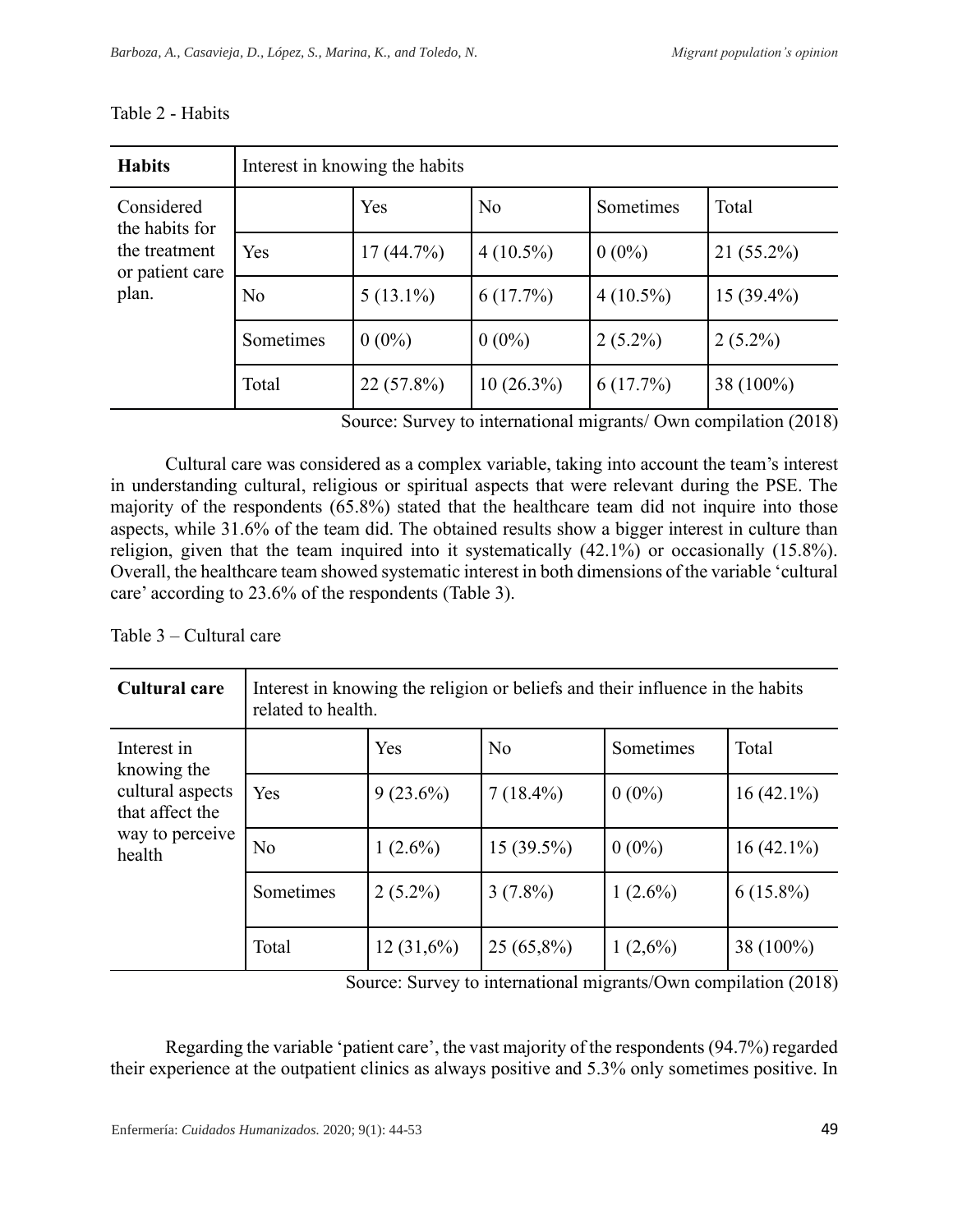fact, 100% of the respondents stated they would continue attending the outpatient clinic. According to 30.8% of the respondents, the professionals that showed the biggest interest in stablishing a good therapeutic relationship were gynecologists and pediatricians. Followed by nurses and midwives (11.5%) and primary care physician, family doctors, psychologists and vaccinators (3.8%).

#### **Discussion and Analysis**

The socio-demographic profile of the surveyed population matches the statistical tendencies presented by a State research study, which indicate that the majority of migrants are young adults in search of job opportunities. (1) Moreover, it is important to mention that the predominant age range contrasts with the Uruguayan population, comprised of mostly senior citizens who attend care centers.

68.4% of the women surveyed confirm and even pass the tendency given by official sources for the period between 2009 and 2014, which states that 54% of the migrant population is female (1). It matches the general tendency of the population, according to which women mostly attend healthcare services for a consultation for themselves or a member of their household. In fact, the national statistics for 2018 indicate that by the age of 15, the number of female users surpasses the number of male users for every life stage (8).

Regarding their origin, the numbers obtained match those given by the State for "nontraditional Latin American origins", which include a strong presence of migrants from Venezuela and Caribbean countries (Cuba and the Dominican Republic). (1) These people found a country with open frontiers, which up until today has not applied any deportation measures of any kind and which allows them access to first-rate healthcare services even without national documents. Migrants coming from Venezuela, the Dominican Republic and Cuba also share many cultural characteristics with the population, varying from language and religion to certain musical rhythms and gastronomic traditions. (9)

The low number of people originating from countries outside of the Americas may derive from the inclusion criteria 'fluency in the Spanish language' suggested by the investigation, which excludes the majority of African and Middle Eastern users. Regarding the predominance of the Spanish language, it can be considered as a benefit for interrelationship at healthcare services.

The vast majority of the respondents (63.2%) had achieved a higher education level, which matches official statistics. (1) Among social Heath Determinants, the level of education includes the environment where individuals and families develop and it influences their lifestyle, habits, access to healthcare services and exposure to high-risk environments. (10) With a higher the education level, the users have a better access to healthcare services and better perceived health throughout their life thanks to their bigger commitment to the PSE. Moreover, the families with a higher education level tend to have fewer children, which increases the parents' ability to take care and protect their household. (10) Lastly, the mother's education level determines the health, survival and education level of the children. (12) The vast majority of the respondents who selfidentified as female were mothers with a higher education level. This is an indicator of individuals' -in particular, women and mothers- high participation level in their own and their household's PSE.

The residence time in the country of the majority of the respondents (52.8%) was more than 3 years, which indicates that a longer time enables and facilitates the access to healthcare services. Moreover, it proves that time is a determining factor for the access of healthcare services,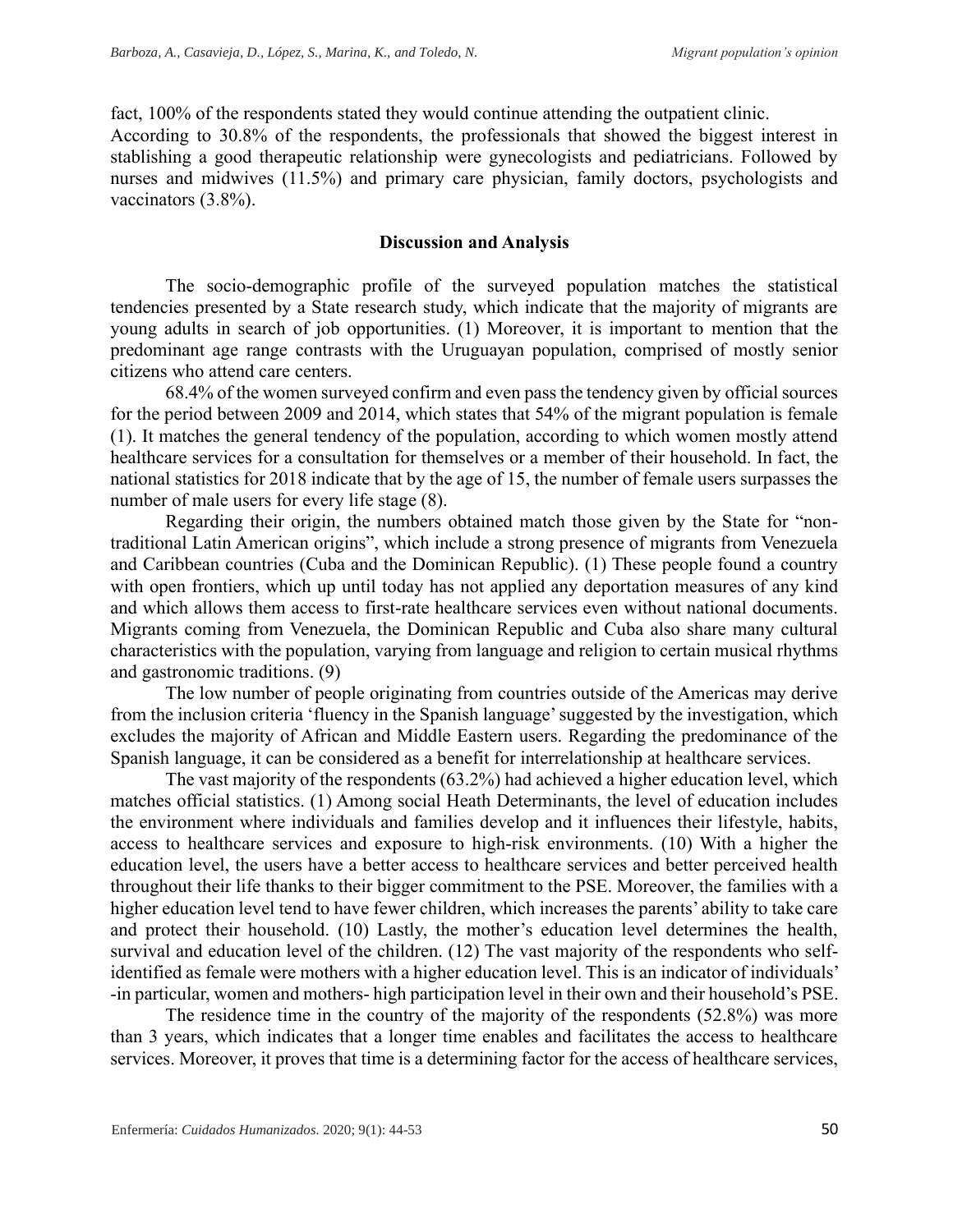given that it leads to a better understanding of the healthcare system, their providers, their professionals and their overall functioning.

The variable 'experiences', related to the attention provided by the healthcare team, was very highly rated (91.2%) and is similar to the general satisfaction percentage regarding the quality of the attention received (98.2%). The percentages for the variable 'trust' reveal that 18.4% of the respondents do not always or never express their emotions, opinions and feelings during a consultation. This result highlights the importance of emphasizing the idea that the consultation is a space for exchanging ideas and freedom of speech. For this to happen, the healthcare team must show empathy and work on their cultural competence.

The variable 'habits' -defined as the usual practices of a person or a community- was evaluated through the team's interest in the respondent's customs and their ability to create a treatment or care plan considering the patients' replies. This variable was systematically taken into account by the team for 44.7% of the respondents. This percentage indicates professionals still underestimate the importance of understanding the habits of culturally diverse populations in order to establish a viable and coherent care plan and generate a therapeutic relationship based on commitment.

The relative importance of cultural care within the therapeutic approach of the healthcare team should be highlighted. The majority of the respondents (39.5%) stated that the team did not inquire into their religious beliefs or cultural aspects that may influence their way of perceiving health. However, the respondents clarified that they did not consider this as lack of interest by the professionals regarding their PSE and that it did not affect the quality of the care received. Even then, it is observed that a comprehensive approach centered in the people has yet to be fully incorporated to the therapeutic approach. Even though it does not affect the development of the practical aspects of the healthcare process such as test coordination or treatment plans, it may lead to misunderstandings or stereotypes. Moreover, cultural care becomes essential when treating patients from other cultures, who speak different languages or have different beliefs, which is not the case for this research. In the context of globalization, the healthcare team shall acquire the tools that allow them to treat people and communities that require cultural competence in order to elaborate appropriate care plans.

Regarding the assessment of the care provided by different members of the healthcare team, it is important to highlight the positivity surrounding gynecology and pediatrics, confirming the importance of women's and children's health for a young population of childbearing age.

To sum up, the general opinion regarding the patient care received was very positive and confirmed that the surveyed population desires to continue attending the outpatient clinics. These clinics offer services adapted to users with the studied population's socio-demographic profile: a predominance of the female gender and under forty years of age.

The highest rated types of patient care were the quality of communication and of the assessment and they were also considered as a priority to access healthcare systems. The migrant population needs to be able to rely on the healthcare team to give them relevant information regarding the care process in order to access the services themselves or to guarantee their access, thanks to a good understanding of the information given. For non-Spanish speakers, an intermediary language is therefore an essential tool to allow communication and access to the healthcare process.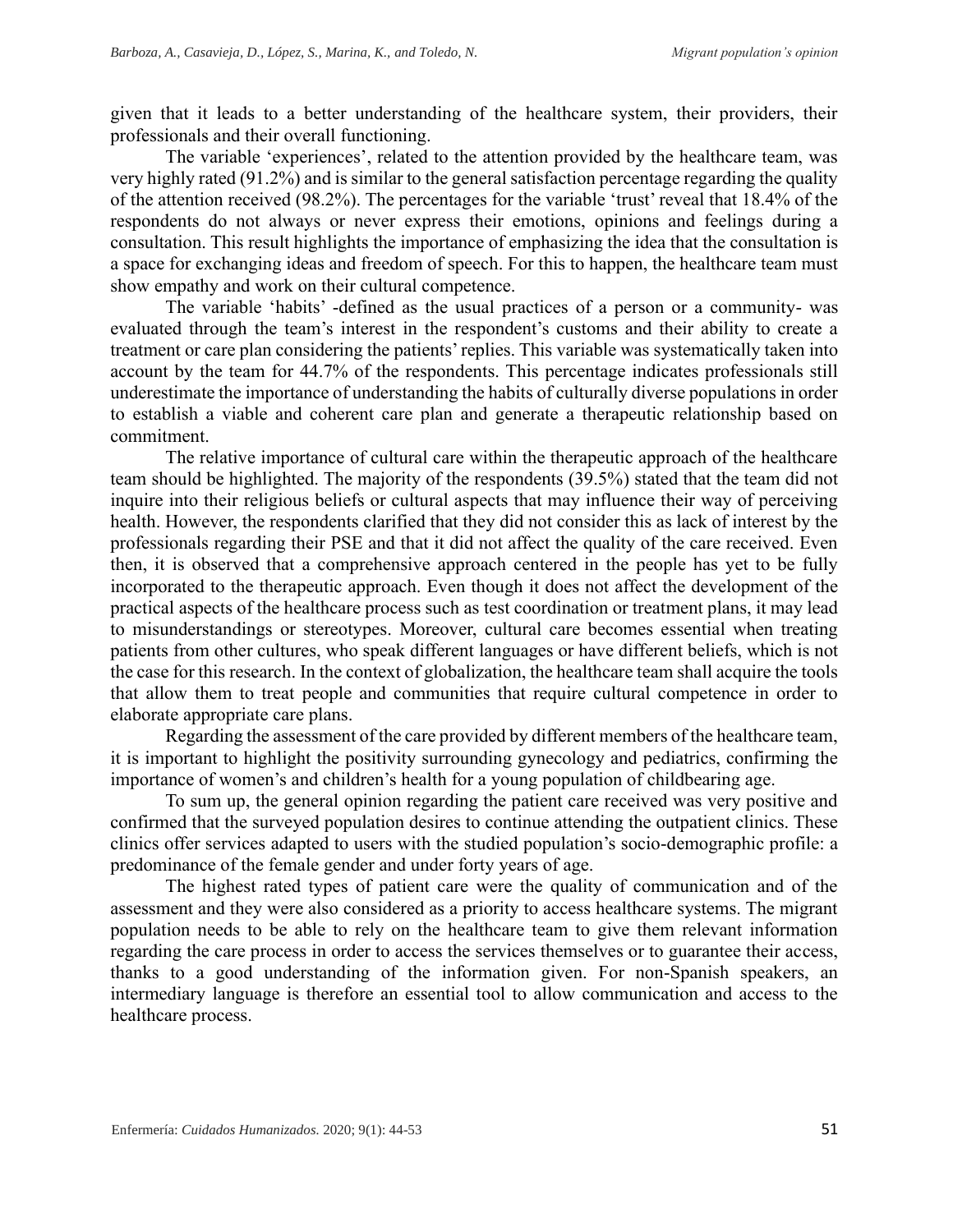### **Conclusions**

The development of the research made it possible to meet the stablished objectives: characterize the migrant population of the selected outpatient clinics, define their opinion regarding the patient care received and identify which are considered essential to allow access to healthcare services. Although the reduced sample size could lead to being cautious when extrapolating the results, it presents encouraging prospects for future researches. Moreover, it intends to evidence the interest the professionals and health providers show toward the Health-Disease Process of the migrant population. Their socio-demographic, epidemiological and cultural profile requires the development of specific knowledge from the interdisciplinary healthcare teams in order to improve the quality of the care given and to maintain the population's health. Knowing the opinion of migrant users regarding the patient care received helps to improve the quality of the patient care and continue with the attention and, ensuring the efficiency and effectiveness of the healthcare process. For a society that is increasingly exposed to new cultural contributions, the timely inclusion of migrant population to the national healthcare system is a challenge not only regarding healthcare attention but also regarding social inclusion.

## **Bibliographic references**

- (1) Oriental Republic of Uruguay. Ministry of Social Development. Caracterización de las nuevas corrientes migratorias en Uruguay: nuevos orígenes latinoamericanos: estudio de caso de las personas peruanas y dominicanas. [Internet]. 2017. [consulted: 29 Aug 2017]. Available at: http://www.mides.gub.uy/innovaportal/file/75559/1/investigacion\_caracterizacion2017\_final\_ \_digital.pdf
- (2) Oriental Republic of Uruguay. Ministry of Consular Affairs. Directorate of Consular Affairs and Emigration Links. Informe anual 2018 Residencias permanentes de nacionales del Mercosur y familiares de uruguayos en el extranjero. Ley 19254. [Internet]. 2019. [consulted: 16 14 Apr 2020]. Available at: http://www.jnm.gub.uy/images/documentos/Informe\_Residencias\_2018\_MRREE.pdf
- (3) Oriental Republic of Uruguay. National Migration Office. Anuario 2017. [Internet]. 2018. [consulted: 14 Apr 2020]. Available at: https://migracion.minterior.gub.uy/images/anuario17/09-RESIDENCIAS\_2017.pdf
- (4) Oriental Republic of Uruguay. National Migration Office. Anuario 2019. [Internet]. 2020. [consulted: 14 Apr 2020]. Available at: https://migracion.minterior.gub.uy/images/anuario19/ANUARIO\_2019.pdf
- (5) United Nations High Commissioner for Refugees. Tendencias globales. Desplazamiento forzado en 2018. [Internet]. 2019. [consulted: 14 Apr 2020]. Available at: https://acnur.org/5d09c37c4#\_ga=2.233805273.673666459.1582926104- 412249149.1577814855
- (6) Oriental Republic of Uruguay. Migration. Act no. 18.250 dated 17 January 2008. [Internet]. 2008. [consulted: 30 Aug 2017]. Available at: https://www.oas.org/dil/esp/Ley\_Migraciones\_Uruguay.pdf
- (7) State-owned Healthcare Services Management. Extranjeros y retornados al país. [Internet]. 2018. [consulted: 03 May 2020]. Available at: http://afiliaciones.asse.com.uy/prestaciones\_detail?id=P-5-extranjeros